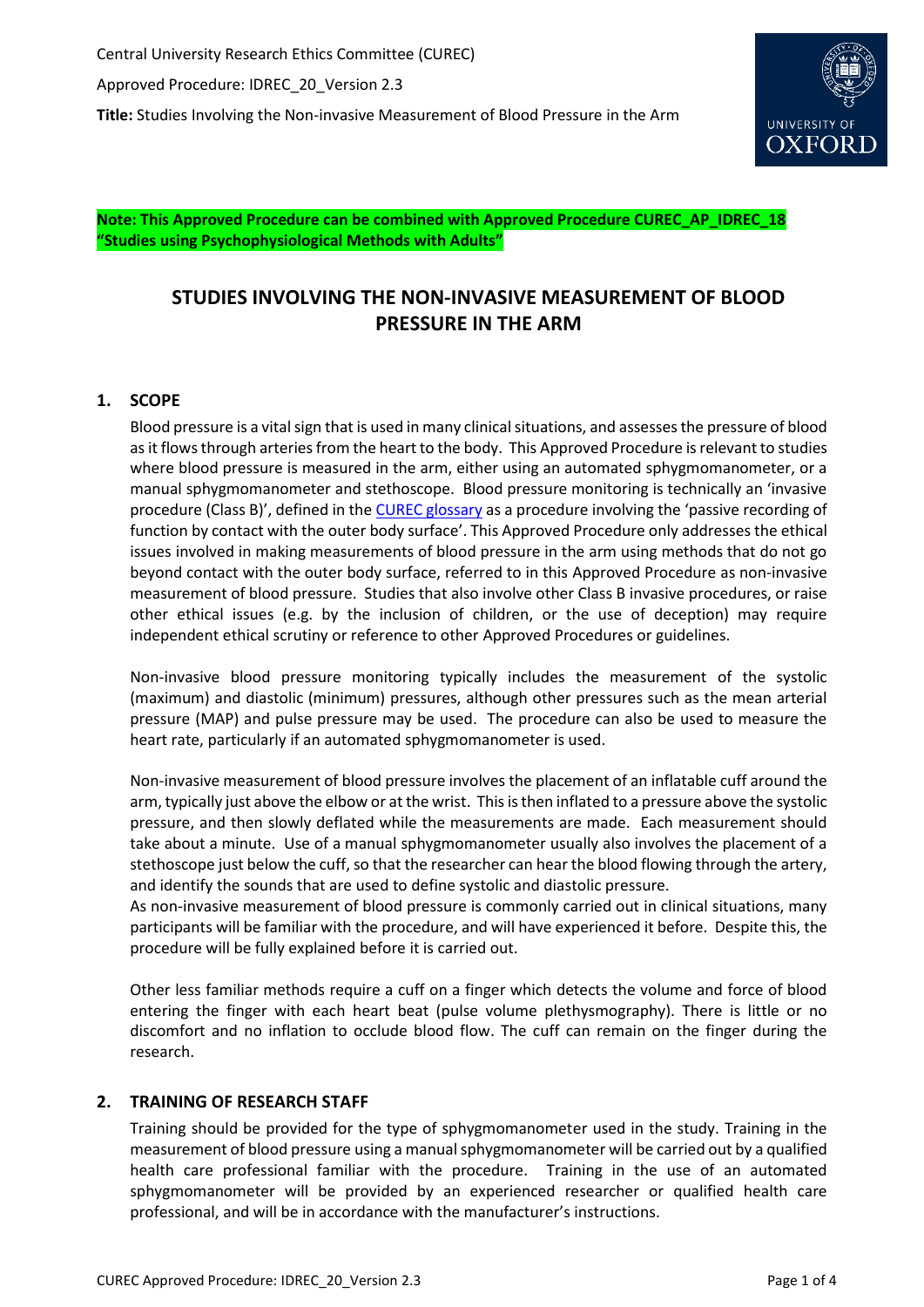### **3. METHODS FOR RECRUITING PARTICIPANTS**

Participants for blood pressure studies are typically recruited via posters or emails within the University (see example poster associated with this Approved Procedure).

## **4. INFORMATION PROVIDED TO PARTICIPANTS**

The specific details provided will vary depending on the study, but will always be on University headed paper, showing the department name and address.

The Information Sheet must be written in simple but non-patronising language. Most wordprocessing packages provide readability statistics for a document, and one should aim for a 12-yearold (Year 7) reading level for adults.

The information sheet will also explain that the study carries no significant personal risk and that the data will be anonymised.

In addition, a verbal explanation will be given to all participants by the researcher conducting the study.

Please refer to the **Information Sheet associated with this Approved Procedure.**

### **5. CONSENT OF PARTICIPANTS**

Written informed consent must be obtained from all participants using the Consent Form associated with this Approved Procedure. Consent will be obtained for each study by a researcher trained in taking informed consent.

Participants will sign, print and date their names and the researchers who secure the consent will also sign, print and date their names.

Please refer to the **Consent Form associated with this Approved Procedure.**

Current guidance on the informed consent process can be found on [the University's Research Ethics](http://www.admin.ox.ac.uk/curec/resources/informed-consent/)  [webpage on consent.](http://www.admin.ox.ac.uk/curec/resources/informed-consent/)

### **6. FINANCIAL AND OTHER REWARDS TO PARTICIPANTS**

Participants may be reimbursed for any reasonable expenses incurred (e.g. travel).

# **7. POTENTIAL RISKS TO PARTICIPANTS/RESEARCHERS/OTHERS AND WHAT WILL BE DONE TO MINIMISE**

Blood pressure measurement is recognised as a safe, non-invasive test, carried out in numerous clinical and non-clinical environments. There is a small risk of discomfort or bruising to the upper arm due to the inflation pressures of the cuff - this is minimised by choice of an appropriate cuff size. As some people feel faint during or after a blood pressure measurement, a first aider or medical professional will be available during testing, and the researcher will be trained in the recognition and initial treatment of fainting.

If multiple measurements are to be made close together in time (for example, to obtain an "average" blood pressure, or for assessments of equipment accuracy), there will be a break of at least 30 seconds between consecutive measurements, and the number of measurements made on each arm will be limited to a maximum of 7.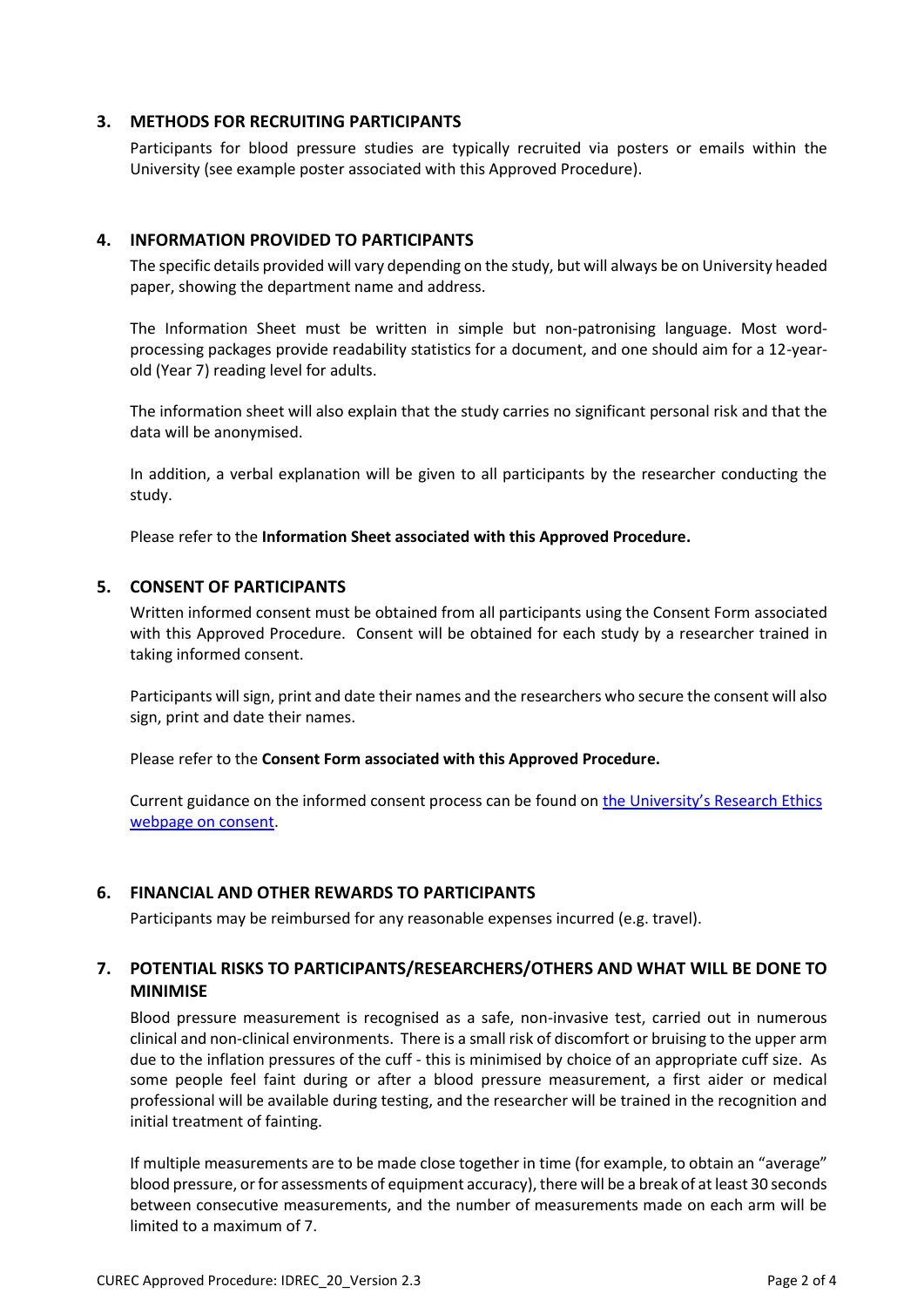If the participant experiences skin changes, including bruising or chafing, excessive discomfort, or any other adverse symptoms, the testing procedure will be terminated. To ensure hygiene, hands will be washed between participants.

## **8. MONITORING AND REPORTING OF ADVERSE OR UNFORESEEN EVENTS**

If a subject becomes unwell, or is injured during a test session, the session will be terminated. Trained staff will provide appropriate first aid, and the incident reported in the appropriate Accident Book.

Adverse events will be reported promptly to the principal investigator, who will determine what, if any, measures need to be taken to reduce the risk of future events.

### **9. COMMUNICATION OF RESULTS**

It is likely that participants will be interested in their measured blood pressure, and some may have pre-existing concerns about this. It is important that participants are advised that measurements made in the study context are not diagnostic, and that they should contact their own doctor if they have any concerns. Measurements made during studies may be affected by "white coat" effects, which will tend to increase the measured blood pressure, and may also be affected by other study interventions.

As participants are likely to be interested in their own blood pressure, it is appropriate for them to be provided with a written record of their blood pressure during the study (see attached sheet). This will be the baseline or mean value if multiple measures are made, and will be calculated from values measured with the most accurate device if multiple devices are used.

It is possible that measurement of blood pressure during a study may identify participants with undiagnosed hypertension (high blood pressure), and it is appropriate for this information to be communicated to the participant and their medical team. If the blood pressure value provided to the participant is higher than international standard for the definition of hypertension (140mmHg systolic, or 90mmHg diastolic), and the participant is not aware of an existing diagnosis of hypertension, an information sheet (see example attached) will be provided, and the participant will be advised to discuss their blood pressure with their general practitioner. The researcher will explain that blood pressure is variable, and that a high reading on one occasion does not necessarily indicate the presence of disease or increased risk.

If the study involves children, appropriate clinical values will be used to define participants who require further investigation from their own doctor.

# **10. DUTY OF CARE ISSUES / CONFIDENTIALITY**

Participants with a blood pressure of greater than or equal to 140/90mmHg (as defined in section 10) may have clinical hypertension, which increases the risk of heart disease, stroke, and other serious conditions. Hypertension can be treated with medication, resulting in lowered risk of these cardiovascular diseases. Patients with a blood pressure of greater than or equal to 140/90mmHg will be issued with a written advice sheet with their systolic and diastolic blood pressures recorded on it, and advised to seek the advice of their own doctor.

### **11. DATA PROTECTION ISSUES**

Each participant is given a code number, and this, rather than the name, is used to label all data from the study, including computerised files and any paper records. If it is necessary to retain any personal